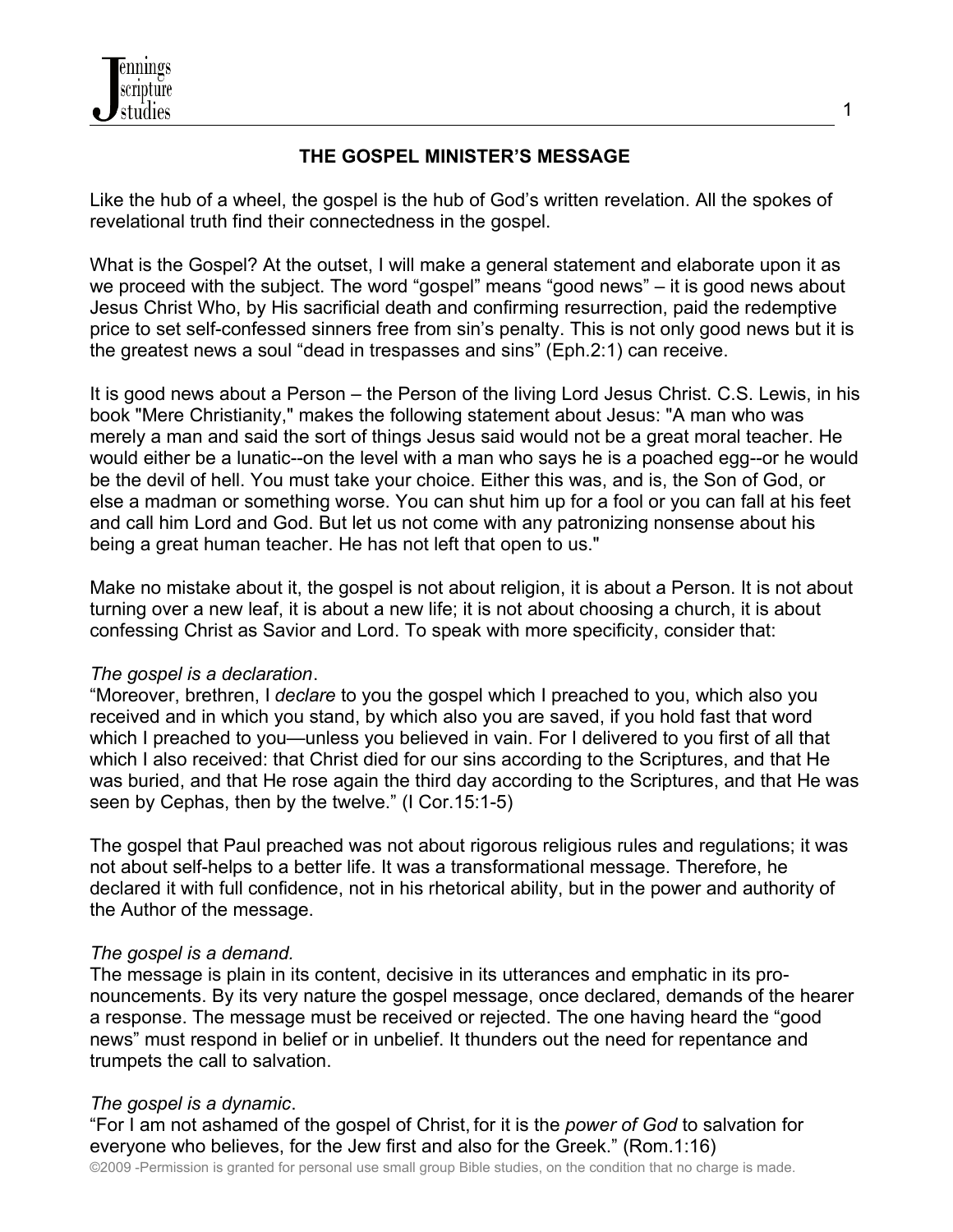The Greek word translated "power" is "*dynamis"*, pronounced *"dü'-nä-mēs"* and is the word from which comes our English word "dynamite." The Greek word means: "That which has inherent power, power residing in a thing by virtue of its nature." The power of God to extract the sinner from sin is inherent in the gospel of Jesus Christ and resides in no other message. The gospel is God's only salvational message.

The gospel is the message that meets the most complicated and intricate of life's problems, bringing order out of chaos; peace out of storm, rest from burden, relief from guilt. Quietly it penetrates the innermost recesses of the heart and there it faces mankind with the age-old question of sin and salvation. Wise is the messenger who, once he has imparted the message, leaves the issue with God, so that the divine content and power of that message may accomplish God's intended purpose as the Holy Spirit broods over it as it lodges in the minds of the hearers.

It is now my intention to deal with some of the incontrovertibly essential questions that surround the gospel minister's message. The messenger of God cannot succeed unless he has the message of God. It is a sad but true fact that many who call themselves Christian ministers do not know either by education or experience the "good news" they are expected to present. It may well be asked why they call themselves or are called by others the messengers of God, since they lack the message or have altered it so that now it is not God's gospel? Any God-sent messenger will proclaim the message of the gospel of the grace of God which the Apostle Paul preached. To claim to be God's messenger with God's message, when the essence of the message has been changed to suit personal inclinations and points of view, is unethical, hypocritical and downright dishonest.

An additional statement about the messenger at this point: admittedly, there is much in the minister himself that lacks perfection, for at best, though saved, surrendered and Spirit led he may be, he is still human, and has in him the limitations and inconsistencies of the flesh. Thank God he is a vessel, and a vessel meet for the Master's use, but he is ever reminded that he is an earthen vessel. It is altogether another thing, however, with the message he bears.

Therefore, it is all the more necessary to stress the distinctiveness of the Word to be proclaimed. In order to do this, it will be needful to analyze the message and carefully study its constituent parts so as to leave no question as to its intrinsic worth, no doubt of its efficacy, and no ground for its compromise.

# **I. THE GOSPEL MINISTER'S MESSAGE IS UNIQUE.**

The gospel message is unique in that it has in it no imperfections and no blemishes. It is both perfect and entire. When compared with the message of other religions, it is without parallel and supercedes all others. There is just no comparison. The message found in the ethnic religions are but expressions of the human mind in its vain groping after God, whereas the gospel message, instead of being a futile groping after God, has its origin in God Himself and is a revelation of the very life of God as it is offered to man.

Where can there be a comparison when there is such a profound difference between the messages of this world's religious systems and the divine message of the gospel? The first ©2009 -Permission is granted for personal use small group Bible studies, on the condition that no charge is made.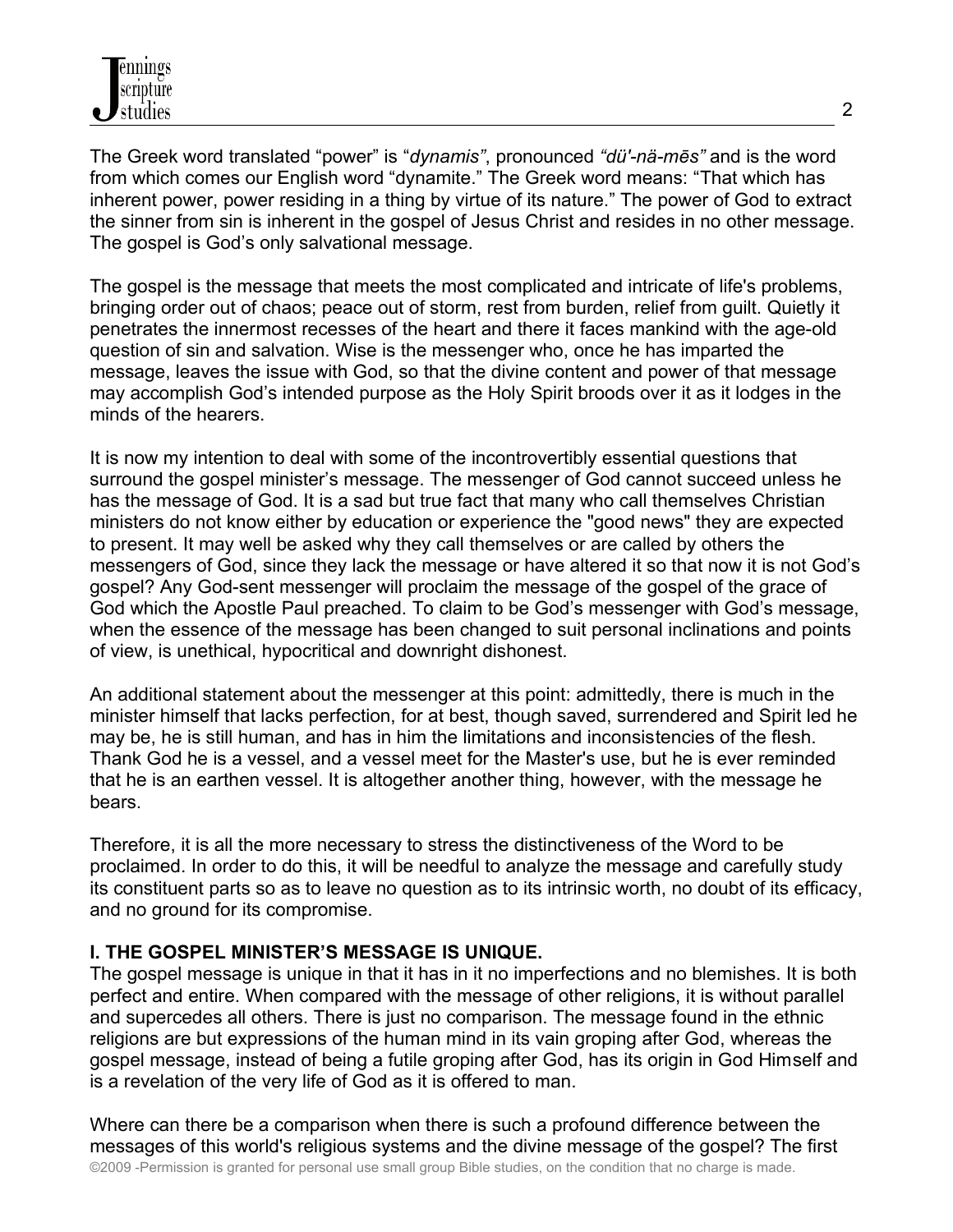are of the earth, earthy, and transient. The second is of heaven, heavenly and eternal. Any comparison cannot be with a view to harmonize and equalize. It can only be to contrast and reveal the inferiority of the one as over against the superiority of the other.

This contrast is brought out by many scriptures, however, I will cite but two: "There is a way that seems right to a man, but its end is the way of death." (Prov.14:12) How strange and sadly different this is to the grand and glorious revelation: "who has saved us and called us with a holy calling, not according to our works, but according to His own purpose and grace which was given to us in Christ Jesus before time began, but has now been revealed by the appearing of our Savior Jesus Christ, who has abolished death and brought life and immortality to light through the gospel, to which I was appointed a preacher, an apostle, and a teacher of the Gentiles." (II Tim.1:7-11)How gospel ministers should thrill in the realization of so wondrous a message entrusted to their keeping! It is a message unequalled, unexcelled, and completely without parallel, a message to rejoice in and to ponder over, because of its unrivalled excellence.

## **II. THE GOSPEL MINISTER'S MESSAGE IS UNPARALLELED.**

It is not simply a message among messages. It stands out as a message distinct from all other messages. It is not another gospel, but it is the one and only gospel. Paul warned against perverting it: "But even if we, or an angel from heaven, preach any other gospel to you than what we have preached to you, let him be accursed. As we have said before, so now I say again, if anyone preaches any other gospel to you than what you have received, let him be accursed." (Gal.1:8-9)

This message is grand beyond description, for it presents not just a Christ but The Christ, not just a savior, but The Savior. It exhibits not a dead founder, but it declares the risen Lord! The Buddhist can point to the tomb of Buddha and within will be found his ashes. The Mohammedan has also the tomb of Mohammed, and the Confucionist the tomb of Confucious, and those who visit these shrines will find within them the remains of the prophet who once was alive and is now dead. But those who seek out the tomb of the blessed Lord Jesus Christ, finds it empty! "You seek Jesus of Nazareth, who was crucified. He is risen! He is not here. See the place where they laid Him." (Mark 16:6)

In this great fact lies the difference between all ethnic religions and the gospel minister's message. Let him then, who is entrusted with the presentation of so glorious a message, remind himself of its superiority and let him not be guilty of so great a sin as to rob it of its unparalleled distinctiveness. His is no ordinary message. It is a message apart, a message sublime. It brings help to the helpless, hope to the hopeless, and life to the lifeless. It stands supreme and is the one message that satisfies. Therefore, the gospel minister needs but proclaim it.

# **III. THE GOSPEL MINISTER'S MESSAGE IS UNIVERSAL.**

God's servant is the bearer of the message universal. With him there can be no color line, no cultural line, or any other line of demarcation and discrimination, since his message is to all men everywhere. He finds in his message a great equalizer, for it includes all under sin. He comes clearly to see, as he studies the message, that there is no respect of persons with God, and that as sin rests upon all mankind, even so free grace is offered to all. He finds

©2009 -Permission is granted for personal use small group Bible studies, on the condition that no charge is made.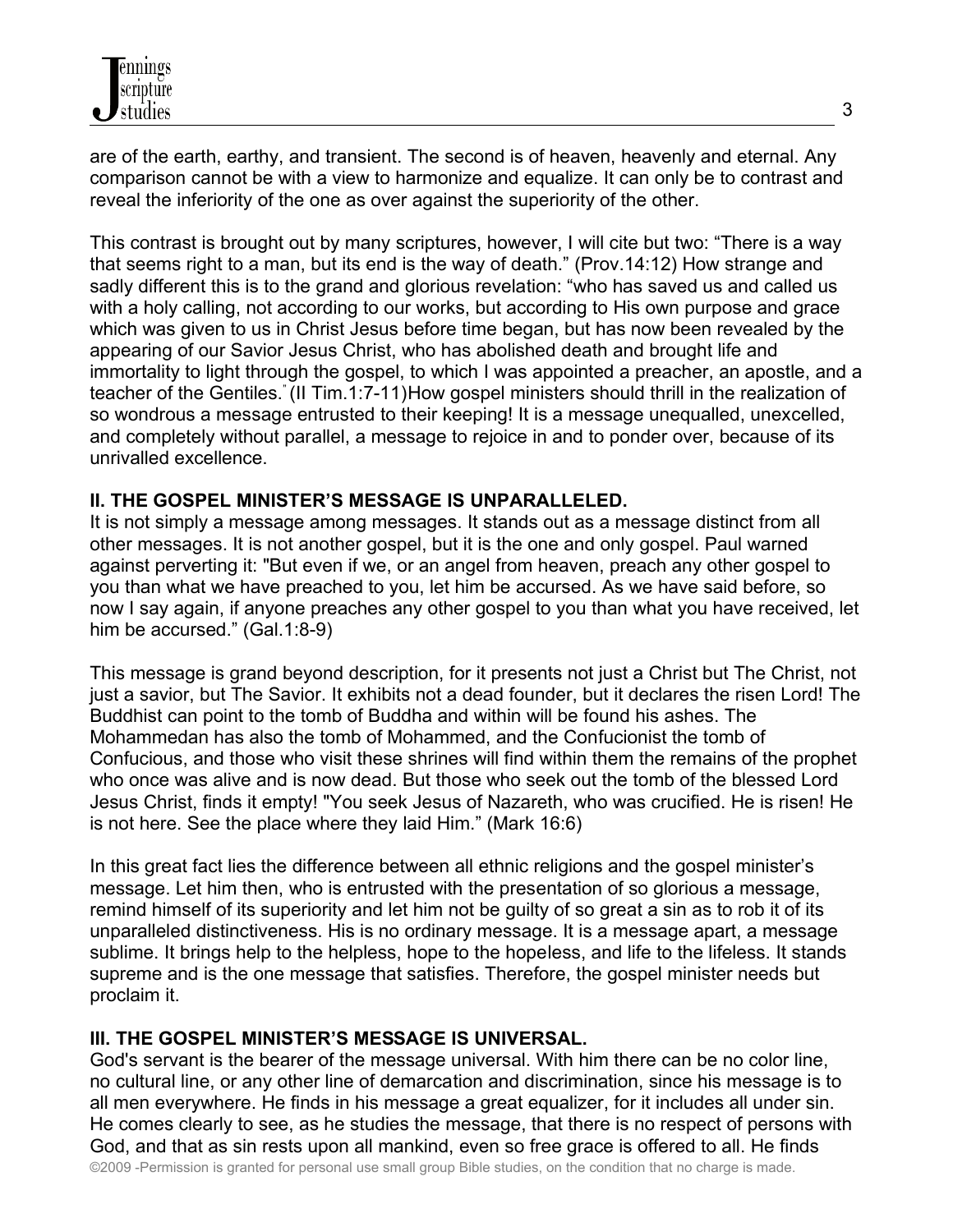himself thrilling at the marvel of it, for his is that message which is to break down the middle wall of partition, and which is to give humankind common access to God.

His is a world outlook, and a world message. He catches the full significance of that with which he is faced in the Great Commission: "Go into all the world." He sees the world as his Lord sees it, not in its divisions of color and language but in its tragic lostness, with its common heritage of sin, and its crying need of salvation.

# **IV. THE GOSPEL MINISTER'S MESSAGE IS UNRESTRICTED.**

The gospel preacher knows that his message is one of redemption offered to all men everywhere without human restrictions. It is this fact that gives him the urge and brings upon him that sense of compulsion to seek out the lost. He freely offers the message that can be freely received, to all.

His is a message unrestricted except upon the grounds of partaking by grace through faith. He leaves the stipulations with God and raises no man-made barriers. He is not the author of it, only the announcer of it; he did not produce it, but he must publish it. He must not limit those to whom he preaches it but liberally proclaims it to all, brown and yellow, black and white are equally in need of "so great salvation." He eagerly buys up his opportunities and earnestly stands ready to make any sacrifice that, if by so doing, he may herald this message to all within his sphere of influence, unrestricted by race, creed, color, nationality or gender, believing that some may be brought to the feet of Jesus. There is no limit to the scope of his message and but one barrier to its reception, and that is "unbelief."

# **V. THE GOSPEL MINISTER'S MESSAGE IS UNADULTERATED.**

The God-given responsibility of the gospel minister is to declare the whole counsel of God. He has been given a message to deliver and he is responsible to present it in its entirety and not just that portion of it which he may think pleasing to the ears of man. He realizes he must ever guard himself against the danger of handling the entrusted message with subtlety or deceit, fearing unfavorable reactions that may result from the faithful presentation of the message from God which wounds man's pride.

It is not an unheard of thing for the herald of the gospel to be ensnared at this point. Many there are who have yielded to that insistent demand for a message pleasing to the natural man and not too rigid and demanding. Because of this pressure, they have sought to glamorize and to popularize their message, and have ended up in dangerous compromise. It is little wonder that the Apostle Paul exhorts Timothy, "Hold fast the pattern of sound words which you have heard from me."(2 Tim.1:13) It must not be adulterated or it is not the authentic gospel. It does not matter what the mixture of truth and error may be, it is not God's message if it has been changed in the slightest degree.

It is a serious thing to either add to or take from that message which has been received by direct revelation from God Himself. The messenger has no authority to presume to have the right to cull or embellish that word which God intended for a divine proclamation. There must be no variation, no deviation, no attempt at cultural acclamation or social orientation. God has left no doubt as to the punishment of any who may alter the message: